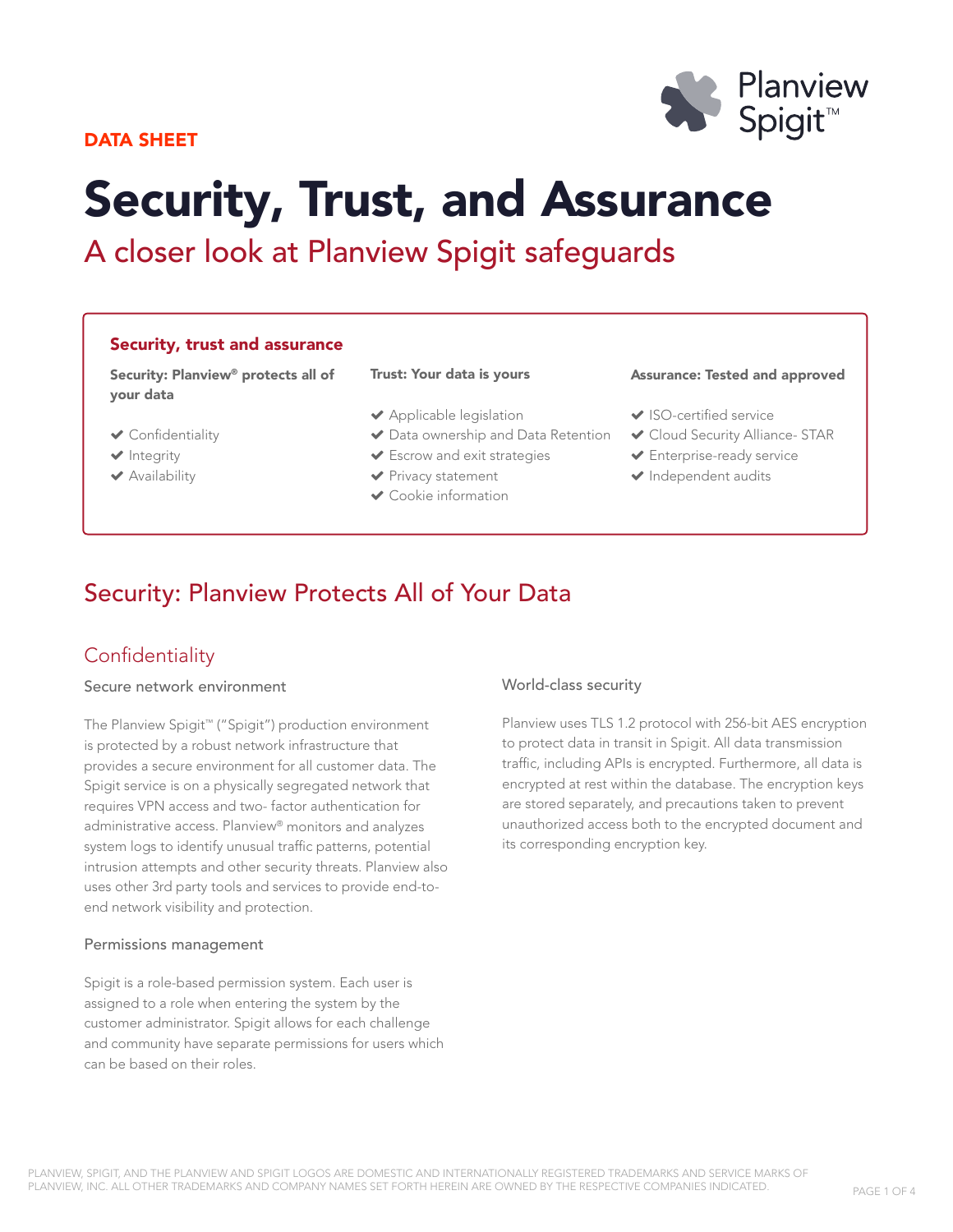# Strong passwords and unique user names

Spigit recommends customers manage user access and authorization through integrated SSO. Spigit supports SAML 2.0 for SSO. In circumstances where SSO is not possible, Spigit does support local usernames / passwords for user access. Strong passwords are at least eight but no more than fifty characters in length and include at least two characters from the following four groups:

- Numeric characters [0-9]
- Lower case alphabetical [a-z]
- Upper case alphabetical [A-Z]
- Special characters [^ 0-9a-zA-Z]

The password must not contain any non-printable characters.

### IP Whitelisting

Spigit does have the ability to support IP whitelisting if so desired by a customer.

### Integration with Single Sign-On (SSO)

No need to remember multiple passwords. Spigit supports single sign-on (SSO) and utilizes SAML and active directory federation service for its enterprise clients. Multi- factor authentication can be enabled for additional security.

# Integrity

### Physical and environmental measures

Customer instances, including data, are hosted in geographically disparate data centers. Customers may choose the location to host their data in based on corporate location or user base location in an effort to minimize latency.

Spigit uses ISO-27001 certified and SOC2/SSAE16 audited co-location facilities, which provide around-the- clock physical security and top-notch environmental protection. It includes comprehensive identification systems, automatic fire protection, redundant climate control and fail-over power supply.

### Protection against malware

Planview provides anti-virus software for all its critical systems commonly affected by malware.

#### Audit logging, monitoring and traceability

Spigit has comprehensive traceability through object history, with all changes logged and visible. Spigit stores all data in a secure manner, with information intact from any changes in any manner.

# **Availability**

# System status

System availability is monitored by multiple 3rd party applications and / or services. This information is published on the Spigit support website. Why publish information about system availability? Because Planview believes system availability transparency provides customers with operational visibility and helps foster a trusting relationship with our customers.

### Multi-layer redundancy

The Spigit network infrastructure is designed for maximum availability. In the event of failure, all operation-critical components, including network, web, application and database servers, as well as storage, have been deployed and configured for quick recovery.

### Robust networking environment

Spigit capitalizes on the reliability, flexibility, security, scalable and high-performant network infrastructure that hosts our service.

The global footprint of our network allows us to deliver our services safely and quickly to all customers regardless of their location.

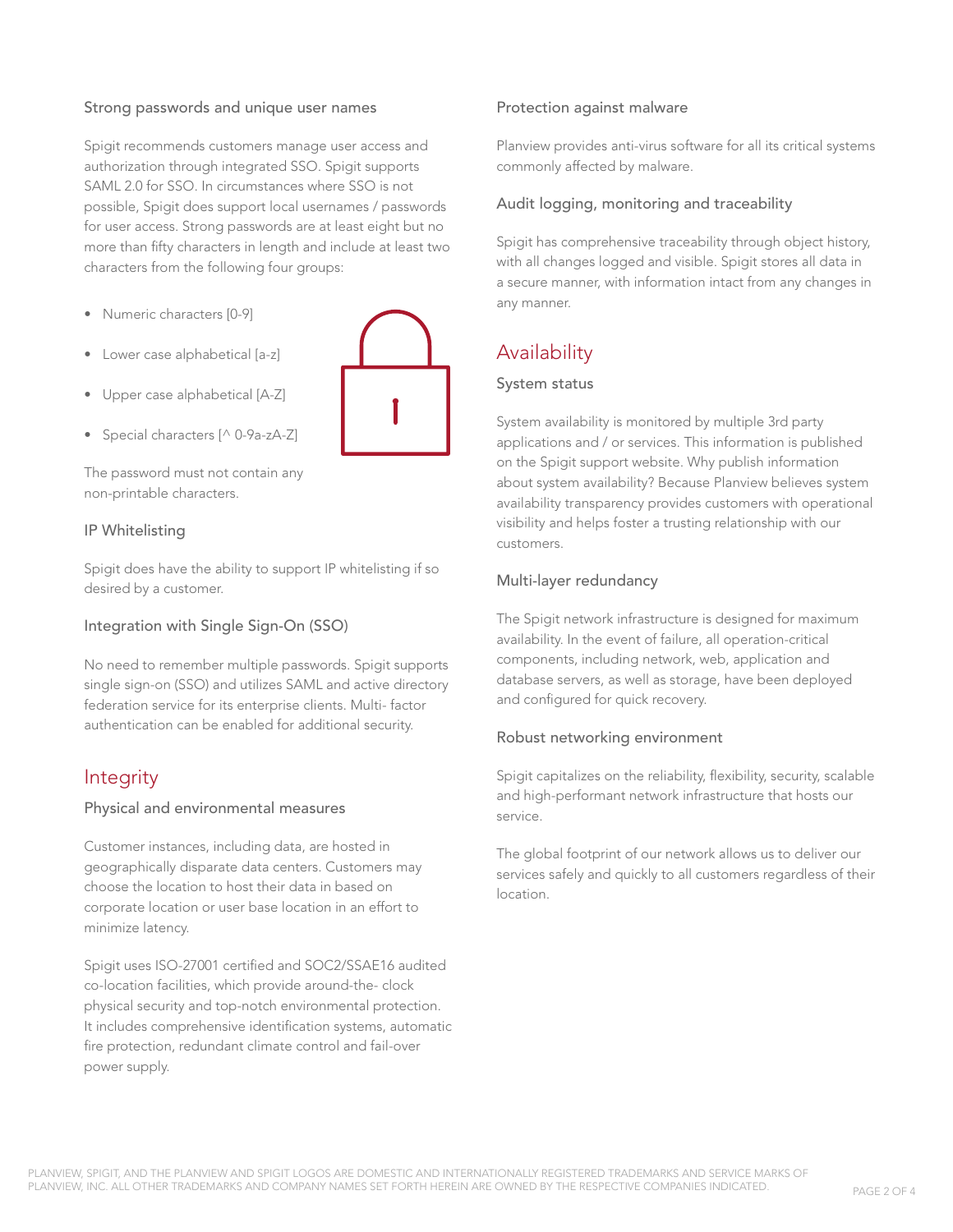# Disaster recovery and business contingency

The Spigit production database systems run in a primary and secondary mode to ensure data availability and integrity. Nightly full backups are shipped offsite to ensure business continuity. In the event of a major disruption or disaster, an emergency response team of selected Planview staff is summoned to activate the disaster recovery plan.

# Backup and restoration

Planview has put into effect backup routines for its production databases. In the unlikely event of multiple server failure, the backups serve the sole purpose of restoring the whole production system.

# Trust: Your Data is Yours

# Data ownership

All customer data stored in Spigit is owned solely by the customer. Upon termination of service, all data can be returned to the client in an encrypted flat file.

# Data retention

Data backups are retained for 30 days.

# Privacy statement

The sole personal information viewable by Planview support and sales staff is the user contact information – i.e. name, e-mail address, address, phone number(s), and membership in projects.

Spigit administrators are able to view the names of all challenges or communities and its members created within the service. Planview does not share this information with anyone, nor does it ever sell or market this information to any third party. Planview employees are prohibited access to any user project data or uploaded documentation.

Planview has formulated a privacy statement which explains how the company gathers and disseminates user-related information. he statement is available on the Planview website: [https://www.planview.com/legal/privacy](https://www.planview.com/legal/privacy-statement/)[statement/](https://www.planview.com/legal/privacy-statement/).

# Cookie information

Spigit and Planview.com use cookies to optimize the user experience. Cookies help make Spigit work according to user expectations. Cookies are used to keep track of user session information. No other data related to authentication or sessions is stored on the client. Session tokens expire after a period of non-activity by the user. This timeout period is configured by the customer, on the client system the user uses to access Spigit services.